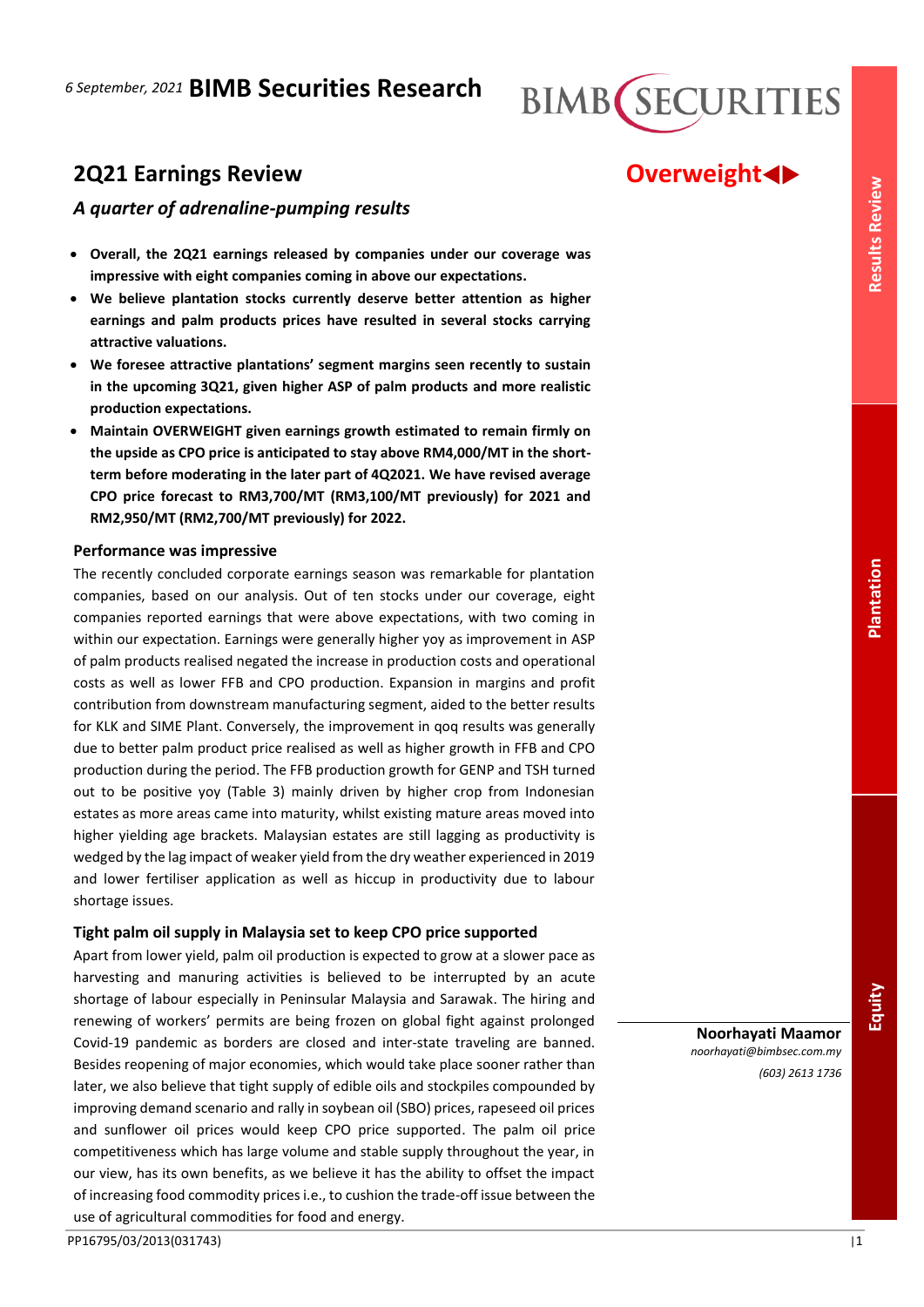### **Earnings growth outlook firmly entrenched on the upside**

We expect plantation's earnings for this year would be more visible given average CPO price achieved up to August 2021 averaging at RM4,123.94/MT vs. RM2,528.56/MT for the same period last year. Fundamentally, the tight inventory level and supply of palm oil would add an upward pressure to palm oil price and, thus, would continue to support the price in the short-to-medium term, in our view, before moderating in the later part of fourth quarter 2021. The higher realized price in 2021/22 against 2020 should see plantation segment fetching better margins in FY21 and FY22. Nonetheless, we remain cautious that earnings could be affected by upward pressure on production and operational costs. There is also a possibility of lower-than-expected production and sales volume as supply/demand is affected by a prolonged pandemic together labour issue remains as a perpetual concern to planters, while margin contraction may well continue for downstream players as demand and price (feedstock and selling price) concerns heighten. However, we estimate that higher revenue and better margins expected from oleochemical division, would partially cushion earnings volatility in the downstream segment.

### **OVERWEIGHT the sector**

We predict that the average CPO price this year would break the 2011's record CPO average price of RM3,278/MT - judging from the CPO price trend, currently trading at much higher than recent historical prices. We have raised our 2021 average CPO price forecast to RM3,700/MT from RM3,100/MT previously, and to RM2,950/MT from MYR2,700/MT initially forecast for 2022. Off note, these changes already reflected in our earningsforecasts in the recent results released in August 2021 - refer Table 2. Our base case scenario is for CPO prices to continue their upward trajectory in the shortterm – due to tighter supplies and improved demand as discussed earlier – and then moderate in the later part of 4Q21. In view of this, we expect plantation companies' earnings to remain firmly on an uptrend for the upcoming results release.

Maintain OVERWEIGHT on the sector as most stocks under coverage are currently carrying attractive valuations. We have BUY call on HAPL (RM2.17), SOP (RM4.50), TSH (TP: RM1.23), IOI (RM4.80), KLK (RM24.40), SIME Darby Plants (TP: RM5.00) and GENP (TP: RM9.00), whilst HOLD recommendation on Sarawak Plant (RM2.64), and FGV (TP: RM1.30); and non-rated for TH Plant.

Variances in earnings forecast would be due to lower-than-expected production, lower-than-expected ASP realised of palm products and higher-than-expected costs. Risk factors include 1) slower-than-expected economic growth and consumption of edible oils, 2) lower-than-expected demand due to changes in government policies of importing countries, 3) higher-than-expected supply and stockpiles of Soybean and SBO, 4) narrowing of the price differential between CPO and SBO, 5) weakening of crude oil prices, and 6) prolonged Covid-19 pandemic with another round of movement restriction worldwide.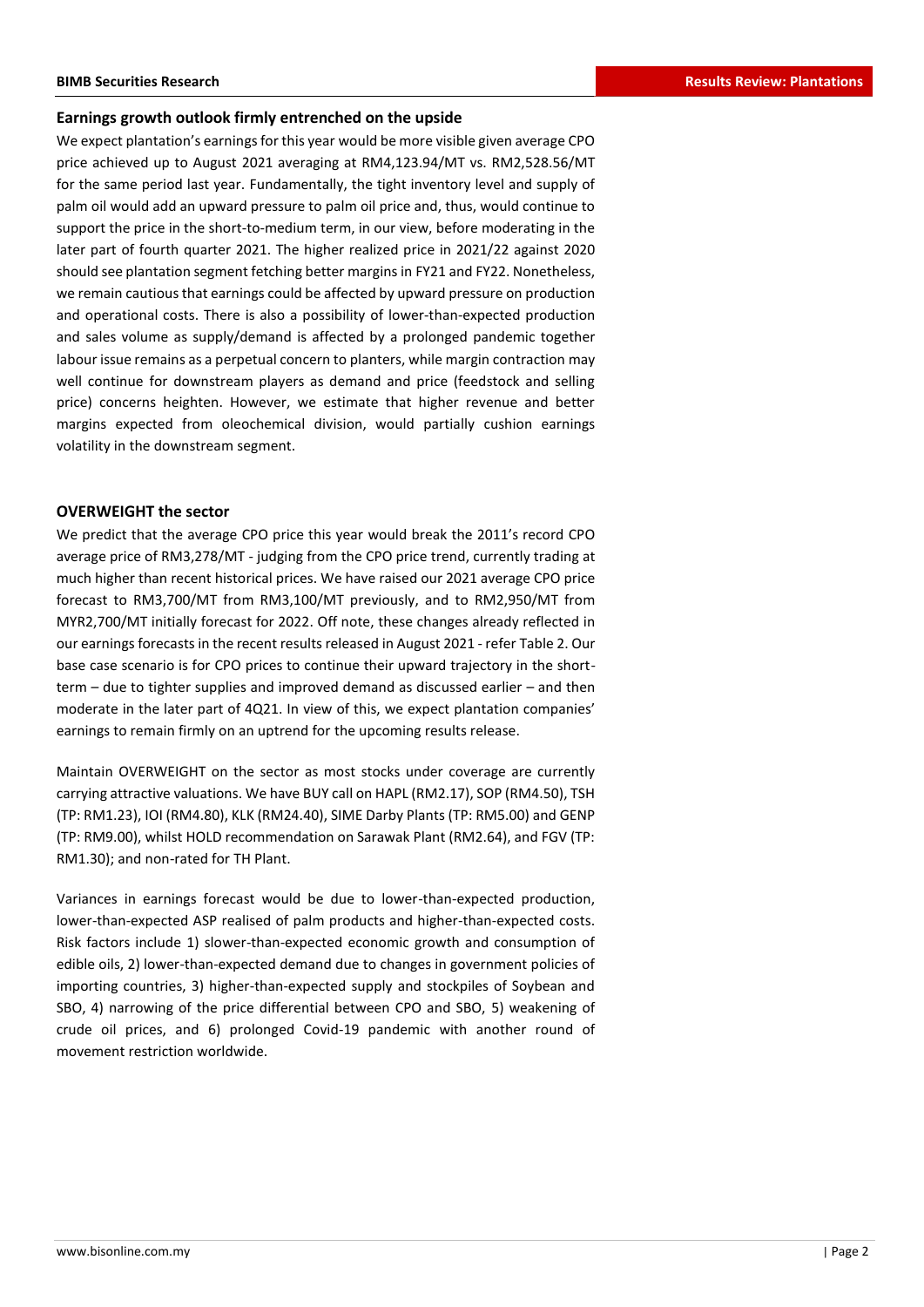# **Table 2: Plantations companies results summary**

| <b>Companies</b>        | Reporting     | <b>Against</b> | <b>Core Profit Before Tax Chg.</b> |       |            | <b>Earnings</b> | <b>Rating</b> | TP.  | <b>Company Commentary</b>                                                                                                                                                                                                                                                                                                                                                                                                                                                                                                                                                                                                                                                                                                                                                                                                                                                                                                                                                                                                                                                                    |  |
|-------------------------|---------------|----------------|------------------------------------|-------|------------|-----------------|---------------|------|----------------------------------------------------------------------------------------------------------------------------------------------------------------------------------------------------------------------------------------------------------------------------------------------------------------------------------------------------------------------------------------------------------------------------------------------------------------------------------------------------------------------------------------------------------------------------------------------------------------------------------------------------------------------------------------------------------------------------------------------------------------------------------------------------------------------------------------------------------------------------------------------------------------------------------------------------------------------------------------------------------------------------------------------------------------------------------------------|--|
|                         | <b>Period</b> | estimate       | Qoq                                | YoY   | <b>YTD</b> | <b>Forecast</b> |               |      |                                                                                                                                                                                                                                                                                                                                                                                                                                                                                                                                                                                                                                                                                                                                                                                                                                                                                                                                                                                                                                                                                              |  |
| <b>FGVH</b>             | 20FY21        | Above          | $>100\%$                           | >100% | $>100\%$   | Upgrade         | <b>HOLD</b>   | 1.30 | <b>Outlook:</b> We are positive on FGV's long-term prospect given the continuous effort by management focusing on operational<br>excellence and cost efficiency, in our view, would support its turnaround plan<br>Our Call: Given the encouraging results, we revised our FY21/22F earnings forecast higher to RM361m/RM293m from<br>RM177m/RM203m previously as we revisit our ASP of palm products, productions and margin to better reflect our current and<br>future expectations of FGV's business operations. We revised higher our ASP forecast for CPO to RM3,300/MT for FY21 and<br>RM2,950/MT for FY22 from RM2,900/MT and RM2,700/MT previously; whilst cutting our production number by 8% to 4.12m and<br>4.32m tonnes respectively for FY21/22. Maintain HOLD on the stock with unchanged TP of RM1.30 based on P/B of 1.0x and 3-<br>years average BV/share of RM1.30.                                                                                                                                                                                                       |  |
| Genting<br>Plantations  | 2QFY21        | Above          | >100%                              | >100% | >100%      | Upgrade         | <b>BUY</b>    | 9.00 | Outlook: We are optimistic on GENP's earnings performance and we expect the catalyst will be plantation segment on higher ASP<br>of palm products and improvement in production. There is high possibility of continuing margin squeeze in downstream segment<br>however, on demand and price concerns due to unfavorable palm oil-gas oil (POGO) spread and prolonged COVID-19 pandemic<br>which have caused slow uptake in property segment and slow sales and patronage of Premium Outlets.<br>Our Call: Upgrade to BUY with unchanged TP of RM9.00, based on BV/share of RM5.50 and historical 3-yrs avg. P/BV of 1.65x.<br>Following this result, we revised our FY21/FY22 earnings forecast higher to RM375m and RM351m respectively from RM219m<br>and RM207m previously as we adjusted our production, ASP of palm products, costs and margins assumptions. We cut our<br>production number by 8%/5% to 2.13m/2.23m tonnes respectively for FY21/22 whilst raising ASP forecast for CPO to RM3,150/MT<br>for FY21 and RM2,700/MT for FY22 from RM2,600/MT and RM2,500/MT previously. |  |
| Hap Seng<br>Plantations | 2QFY21        | Above          | >100%                              | >100% | >100%      | Upgrade         | <b>BUY</b>    | 2.17 | Outlook: We believe HAPL's medium-to-long-term prospect remains promising given its strong balance-sheet with a net cash<br>position, experienced management and one of the largest producers of sustainable palm oil in Sabah. Fundamentally, we believe<br>HAPL has excellent financials to diversify its earnings and contribute to long-term growth, if the need arises.<br>Our Call: Maintain BUY with unchanged TP of RM2.17, based on 5-years average mean P/B of 1.0x and BV/share of RM2.17.<br>Following this result, we revised our FY21/FY22 earnings forecast higher to RM141m and RM98.9m respectively from RM94.3m<br>and RM86.2m previously as we adjusted our production, ASP of palm products, costs and margins assumptions. We cut our<br>production number by 5% to 634k/650k tonnes respectively for FY21/22 whilst raised ASP forecast for CPO to RM3,650/MT for<br>FY21 and RM3,000/MT for FY22 from RM2,950/MT and RM2,500/MT previously.                                                                                                                           |  |
| ioi<br>Corporation      | 4QFY21        | Above          | $-2%$                              | 46%   | 76%        | Maintain        | <b>BUY</b>    | 4.80 | Outlook: We believe RBM segment would continue to perform well despite potential margin squeeze on higher feedstock cost<br>and subdued demand for refined palm products in the future. Conversely, the plantation segment is expected to continue to<br>sustain its performance given better palm oil price anticipated in the coming quarter. On a separate announcement, the company<br>had extended the revised timeframe for an additional period of 15 months to utilize the remaining proceeds received from the<br>disposal of 70% of IOI's equity interest held in Loders. This is to enable the Board to further identify and evaluate the feasibility of<br>the potential investments and formulating its Group strategies holistically.<br>Our call: Maintain BUY with unchanged TP of RM4.80 based on average 5-yr low P/B of 3.1x and BV/share of RM1.55.                                                                                                                                                                                                                      |  |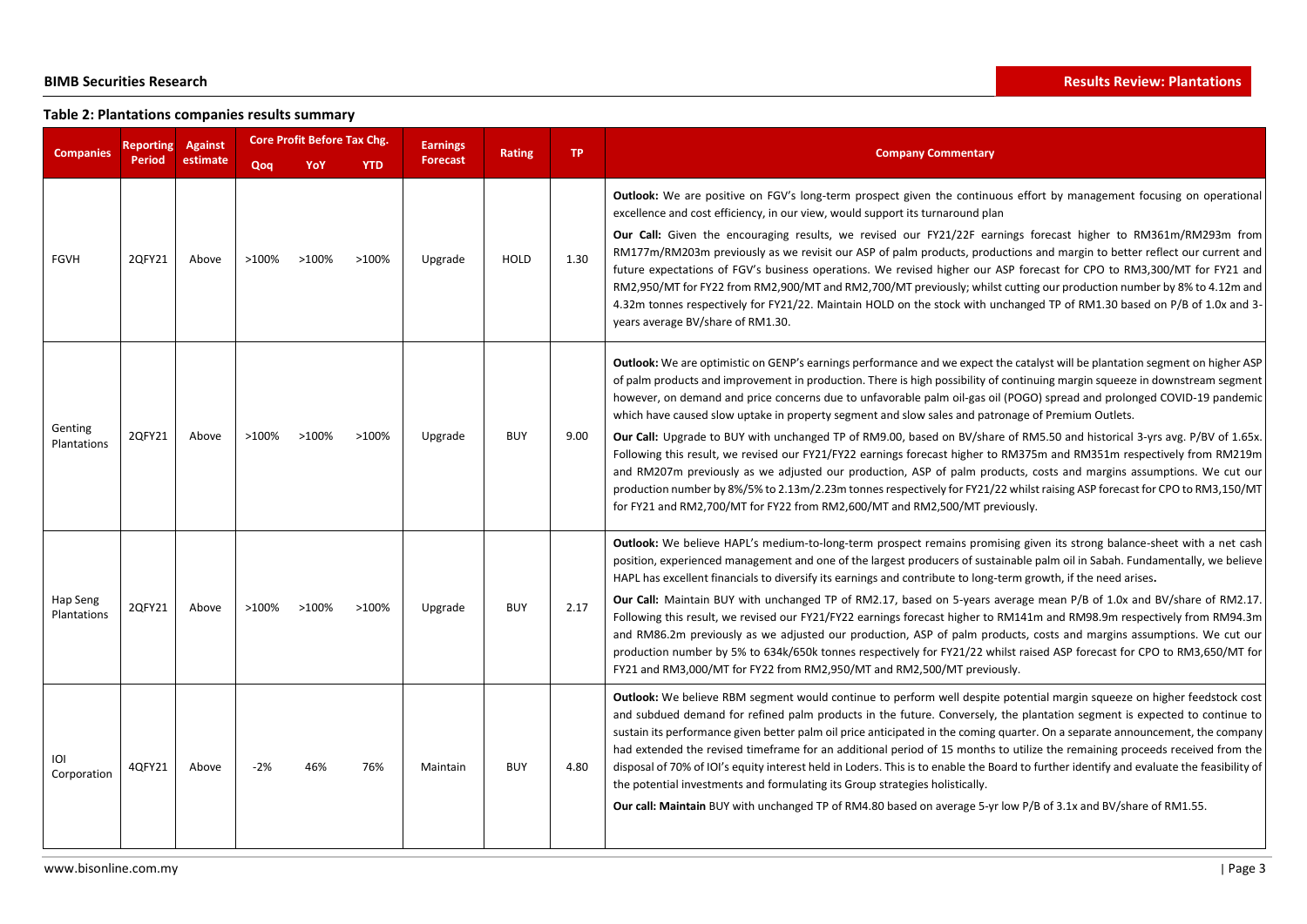# **Table 2: Plantations companies results summary**

| <b>Companies</b>          | <b>Reporting</b> | Against  | <b>Core Profit Before Tax Chg.</b> |       |            | <b>Earnings</b> | <b>Rating</b> | <b>TP</b> | <b>Company Commentary</b>                                                                                                                                                                                                                                                                                                                                                                                                                                                                                                                                                                                                                                                                                                                                                       |  |
|---------------------------|------------------|----------|------------------------------------|-------|------------|-----------------|---------------|-----------|---------------------------------------------------------------------------------------------------------------------------------------------------------------------------------------------------------------------------------------------------------------------------------------------------------------------------------------------------------------------------------------------------------------------------------------------------------------------------------------------------------------------------------------------------------------------------------------------------------------------------------------------------------------------------------------------------------------------------------------------------------------------------------|--|
|                           | <b>Period</b>    | estimate | Qoq                                | YoY   | <b>YTD</b> | <b>Forecast</b> |               |           |                                                                                                                                                                                                                                                                                                                                                                                                                                                                                                                                                                                                                                                                                                                                                                                 |  |
| Kuala<br>Lumpur<br>Kepong | 3QFY21           | Above    | 25%                                | >100% | 71%        | Upgrade         | <b>BUY</b>    | 24.40     | Outlook: We are optimistic on KLK's long-term earnings growth prospect. Although weak production and higher costs are<br>expected to continue to be a risk to KLK's earnings, we are of the view that earnings in the next quarter would continue to sustain<br>given higher palm products price i.e., CPO price which is currently trading above RM4,000/MT, may increase the resale value of<br>palm products and fetch better margins to the Group.<br>Our call: Maintain BUY with unchanged TP of RM24.40 based on hist. 3-yrs average P/B of 2.3x and BV/share of RM10.61. We<br>tweaked our FY21/22 earnings forecast higher to RM1,335m and RM,206m respectively from RM1,075m and RM981m previously,<br>as we revisited our assumptions on margins, costs and expenses. |  |
|                           |                  |          |                                    |       |            |                 |               |           | Outlook: TSH is highly exposed to weakness/strength in palm product prices as approximately more than 90% of its revenue and<br>earnings are derived from palm products segment. On that score, we foresee that TSH is set to record strong earnings given higher<br>CPO prices should see TSH fetching better margins, backed by the expected 10% improvement in FFB production of 997k/1.0m<br>tonnes in FY21/22 against 906k tonnes achieved in FY20.                                                                                                                                                                                                                                                                                                                        |  |
| TSH<br>Resources          | 2QFY21           | Above    | >100%                              | >100% | 91%        | Upgrade         | <b>BUY</b>    | 1.23      | Our call: Given the encouraging results, we revised our FY21/22 earnings forecast higher to RM120.5m and RM108.5m<br>respectively from RM90.8m and RM87.7m with unchanged Target Price of RM1.23 (Price/Book of 1.1x and BV/share of RM1.12);<br>as we revisit our assumption on ASP of palm products, margins, cost and expenses to be more reflective to current and future<br>expectations. We have raised our FY21/22 ASP forecast for CPO to RM3,280/MT and RM2,700/MT respectively from RM2,950/MT<br>and RM2,500/MT previously. Maintain BUY.                                                                                                                                                                                                                            |  |
|                           |                  |          |                                    |       |            |                 |               |           | Outlook: We believe earnings performance would be more visible, in view of 1) its harvestable areas and crops profile has<br>improved, hence will generate better yield and production growth, and 2) any earnings downside would be mitigated by the higher<br>CPO prices anticipated which are currently trading above RM4,000/MT.                                                                                                                                                                                                                                                                                                                                                                                                                                            |  |
| Sarawak<br>Plantation     | 2QFY21           | Inline   | 63%                                | >100% | >100%      | Upgrade         | <b>HOLD</b>   | 2.64      | Our call: Maintain HOLD with unchanged TP of RM2.64 based on P/B of 1.1x and BV/share of RM2.40. Given the encouraging<br>results, we revised our FY21 and FY22 earnings forecast higher to RM79.8m and RM67.5m respectively from RM75.4m/RM66.8m<br>previously as we adjusted our production, ASP of palm products, costs and margins assumptions. We revised higher our ASP<br>forecast for CPO to RM4,050/MT for FY21 and RM3,000/MT for FY22 from RM2,950/MT and RM2,700/MT previously; whilst cut<br>our production number by 12% to 350k and 390km tonnes respectively for FY21/22 to be more reflective to our current and future<br>expectations.                                                                                                                       |  |
| Sarawak Oil<br>Palms      | 2QFY21           |          |                                    |       |            |                 |               |           | <b>Outlook:</b> Given the current scenario of higher palm products prices, we believe that SOP's earnings upside in the next quarter<br>would be more visible, although there may be margin squeeze in downstream segment on demand and price concerns as well as<br>slow sales and uptake in property segment.                                                                                                                                                                                                                                                                                                                                                                                                                                                                 |  |
|                           |                  | Above    | 40%                                | >100% | >100%      | Upgrade         | <b>BUY</b>    | 4.50      | Our call: Maintain BUY with unchanged TP of RM4.50, based on P/BV of 1.0x and BV/share of RM4.50. Following this result, we<br>revised our FY21/FY22 earnings forecast higher to RM346.5m and RM270.8m respectively from RM287m and RM254m previously<br>as we adjusted our production, ASP of palm products, costs and margins assumptions. We cut our production number by 2% to<br>1.38m and 1.41m tonnes respectively for FY21/22 whilst raised ASP forecast for CPO to RM3,650/MT for FY21 and RM2,800/MT<br>for FY22 from RM2,950/MT and RM2,500/MT previously.                                                                                                                                                                                                           |  |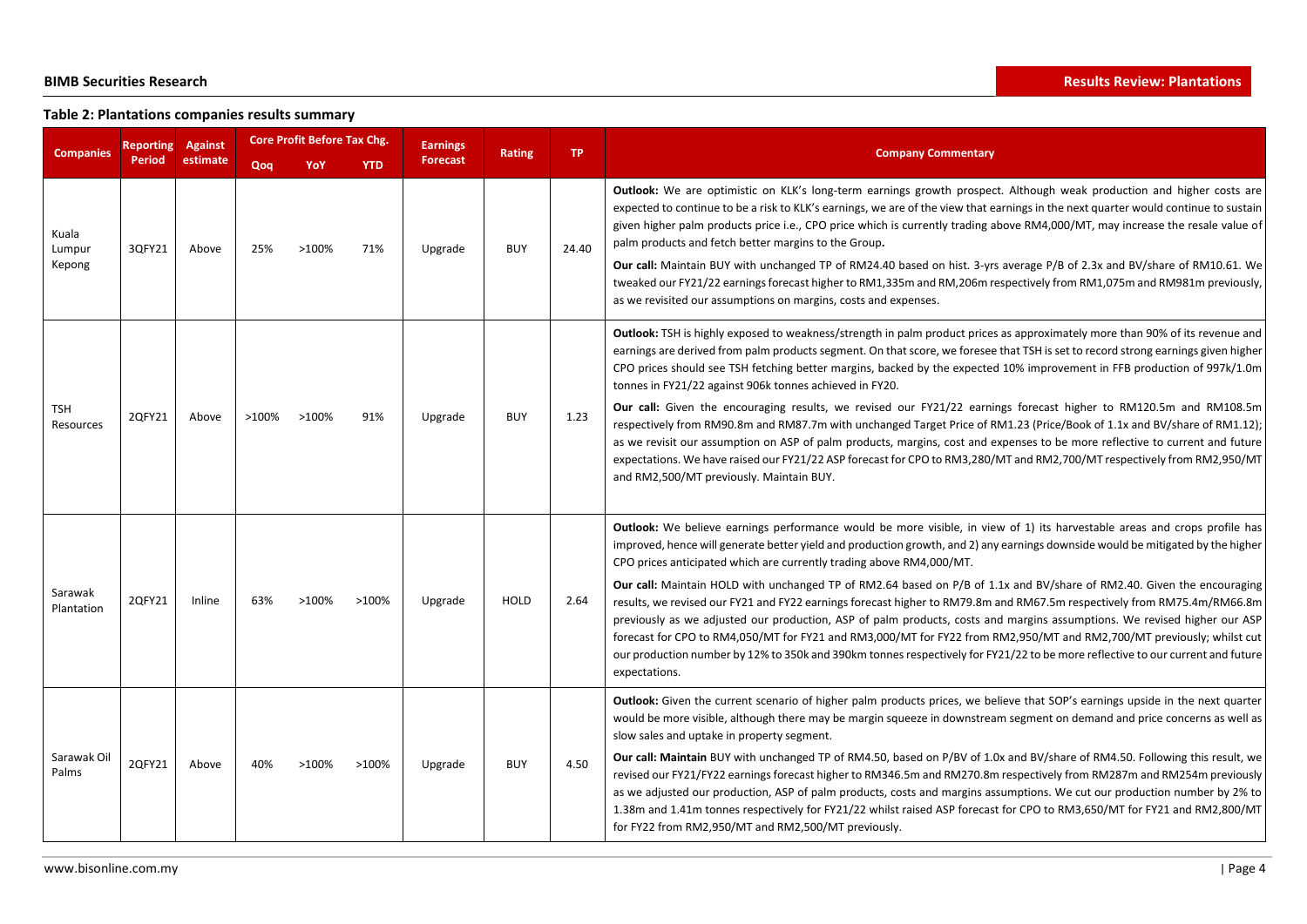### **Table 2: Plantations companies results summary**

| <b>Companies</b>         | <b>Reporting</b> | <b>Against</b> | <b>Core Profit Before Tax Chg.</b>                                        |          |          | <b>Earnings</b>           |            |           |                                                                                                                                                                                                                                                                                                                                                                                                                                                                                                                                                                                                                                                                                                                                                                                                                                                                    |  |
|--------------------------|------------------|----------------|---------------------------------------------------------------------------|----------|----------|---------------------------|------------|-----------|--------------------------------------------------------------------------------------------------------------------------------------------------------------------------------------------------------------------------------------------------------------------------------------------------------------------------------------------------------------------------------------------------------------------------------------------------------------------------------------------------------------------------------------------------------------------------------------------------------------------------------------------------------------------------------------------------------------------------------------------------------------------------------------------------------------------------------------------------------------------|--|
|                          | <b>Period</b>    | estimate       | <b>TP</b><br><b>Rating</b><br><b>Forecast</b><br><b>YTD</b><br>Qoq<br>YoY |          |          | <b>Company Commentary</b> |            |           |                                                                                                                                                                                                                                                                                                                                                                                                                                                                                                                                                                                                                                                                                                                                                                                                                                                                    |  |
| Sime Darby<br>Plantation | 2QFY21           | Above          | 25%                                                                       | >100%    | >100%    | Upgrade                   | <b>BUY</b> | 5.00      | <b>Outlook:</b> Although ESG concerns puts pressure on valuations, in our opinion, certain context or scenario appear to be overplayed.<br>We are expecting a better performance in subsequent quarters on higher price anticipated for palm product prices, as well as<br>growth in FFB production especially from Indonesian estates.<br>Our call: Given the encouraging results, we tweaked our FY21/22 earnings forecast higher to RM1,899m and RM1,661m<br>respectively from RM1,391m and RM1,349m with unchanged TP of RM5.00 (P/B of 2.5x and BV/share of RM2.00); as we revisit<br>our assumption on ASP of palm products, margins, cost and expenses to be more reflective to current and future expectations.<br>We have raised our FY21/22 ASP forecast for CPO to RM3,577/MT and RM2,880/MT respectively from RM2,891/MT and<br>RM2,592/MT previously. |  |
| <b>TH</b><br>Plantation  | 2QFY21           | Inline         | $>100\%$                                                                  | $>100\%$ | $>100\%$ | Maintain                  | Non-Rated  | <b>NA</b> | <b>Outlook:</b> We believe earnings performance would be sustained in this financial year given current CPO prices are trading at multi-<br>year high and trade above RM4,000/MT with cost efficiencies measures in place. This is also aided by the on-going progress of<br>THP's Strategic Recovery Plan, in our view, that would make its earnings target justifiable.<br><b>Our call:</b> We have non-Rated recommendation on the stock.                                                                                                                                                                                                                                                                                                                                                                                                                       |  |

# **Table 3: FFB Production and ASP realised of CPO – Qoq and YoY performance**

|                      |             | <b>FFB Production</b> |             |      | Changes (%) |             | <b>Average Selling Price Realised of CPO (RM/MT)</b> | Changes (%) |      |      |
|----------------------|-------------|-----------------------|-------------|------|-------------|-------------|------------------------------------------------------|-------------|------|------|
| <b>Calendar year</b> | <b>2Q21</b> | 1Q21                  | <b>2Q20</b> | QoQ  | YoY         | <b>2Q21</b> | 1Q21                                                 | <b>2Q20</b> | QoQ  | YoY  |
| SIME Plant           | 2,455,404   | 2,207,333             | 2,470,348   | 11.2 | $-0.6$      | 3,632       | 3,185                                                | 2,361       | 14.0 | 53.8 |
| IOI                  | 727,653     | 550,524               | 865,502     | 32.2 | $-15.9$     | 3,648       | 3,211                                                | 2,370       | 13.6 | 53.9 |
| <b>KLK</b>           | 968,438     | 900,153               | 1,014,300   | 7.6  | $-4.5$      | 3,444       | 2,997                                                | 2,239       | 14.9 | 53.8 |
| FGV                  | 1,058,327   | 742,426               | 1,188,296   | 42.5 | $-10.9$     | 3,333       | 3,172                                                | 2,309       | 5.1  | 44.3 |
| GENP                 | 532,902     | 440,800               | 500,281     | 20.9 | 6.5         | 3,250       | 2,916                                                | 2,325       | 11.5 | 39.8 |
| <b>HAPL</b>          | 148,750     | 130,284               | 152,708     | 14.2 | $-2.6$      | 4,365       | 3,854                                                | 2,321       | 13.3 | 88.1 |
| <b>TSH</b>           | 255,151     | 228,188               | 219,082     | 11.8 | 16.5        | 3,441       | 3,010                                                | 2,099       | 14.3 | 63.9 |
| THP                  | 180,012     | 139,221               | 218,063     | 29.3 | $-17.4$     | 3,424       | 3,283                                                | 2,236       | 4.3  | 53.1 |
| SOP                  | 315,753     | 293,781               | 344,644     | 7.5  | $-8.38$     | 4,414       | 3,885                                                | 2,357       | 13.6 | 87.3 |
| Sarawak Plant        | 77,753      | 68,636                | 89,398      | 13.3 | $-13.0$     | 4,221       | 3,819                                                | 2,333       | 10.5 | 80.9 |

*Source: Companies, BIMB Securities*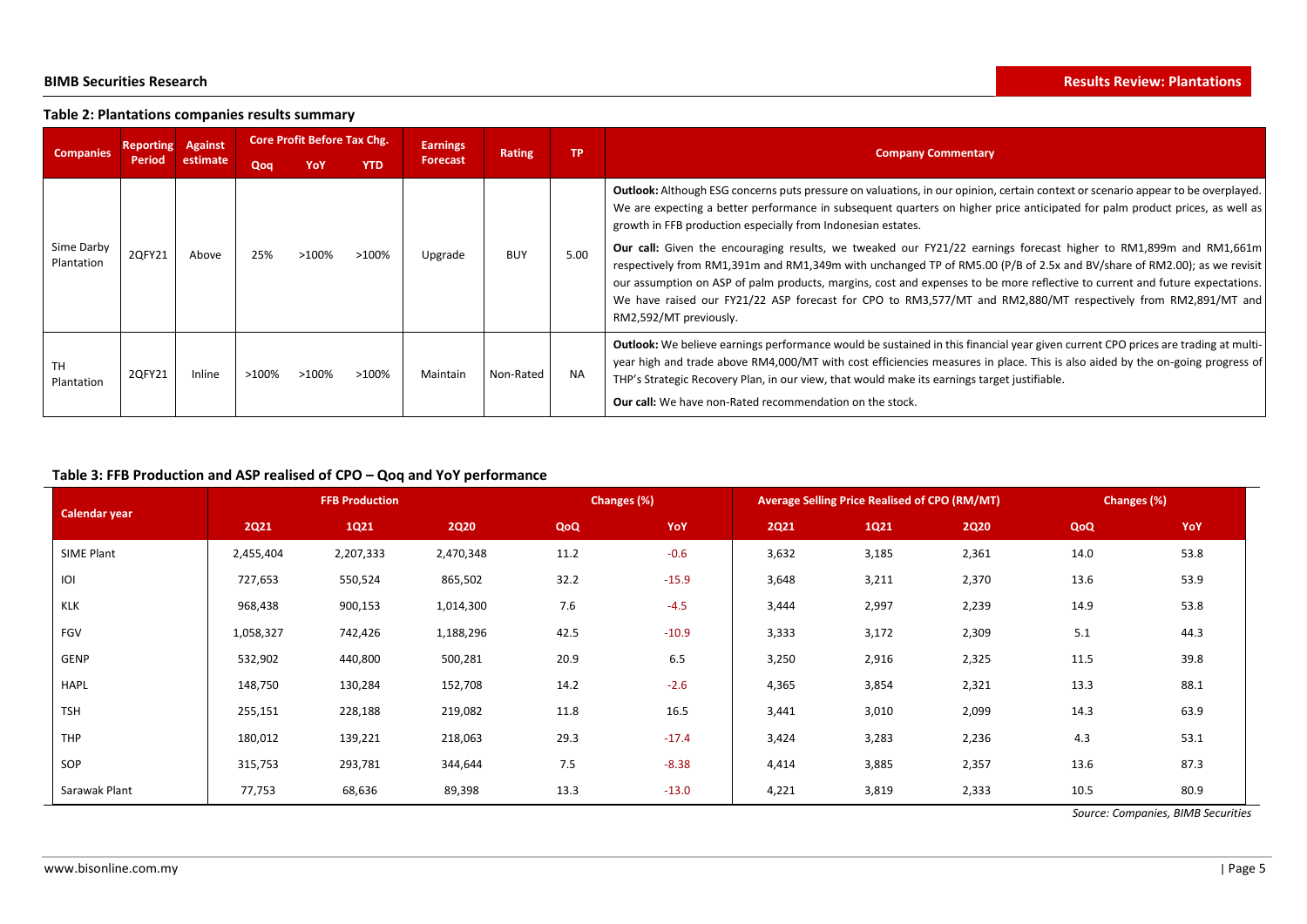### **Table 4: Peer comparison – stocks under coverage**

| <b>Companies</b>     | <b>Price</b> | <b>Market Cap</b>  |            | Net Profit (RM m) |                 |            | PER(x) |                 | <b>Div. Yield</b> | <b>ROE</b> | <b>Target Price</b> | Rating    |
|----------------------|--------------|--------------------|------------|-------------------|-----------------|------------|--------|-----------------|-------------------|------------|---------------------|-----------|
|                      | (RM)         | (RM <sub>m</sub> ) | <b>FYO</b> | FY1               | FY <sub>2</sub> | <b>FYO</b> | FY1    | FY <sub>2</sub> | (%)               | (%)        | (RM)                |           |
| SDPL                 | 3.96         | 27,386.23          | 1346.7     | 1899.3            | 1661.4          | 20.3       | 14.4   | 16.5            | 3.0%              | 9.9        | 5.00                | Buy       |
| IOI Corp             | 4.00         | 24,931.51          | 1394.3     | 1033.7            | 1018.8          | 17.9       | 24.1   | 24.5            | 2.6%              | 13.5       | 4.80                | Buy       |
| <b>KLK</b>           | 21.34        | 23,002.11          | 772.6      | 1334.9            | 1206.4          | 29.8       | 17.2   | 19.1            | 2.3%              | 7.3        | 24.40               | Buy       |
| FGV                  | 1.39         | 5,070.93           | 146.2      | 361.3             | 293.1           | 34.7       | 14.0   | 17.3            | 2.2%              | 3.5        | 1.30                | Hold      |
| TH Plantations       | 0.56         | 490.54             | 14.0       | 44.4              | 40.6            | 35.1       | 11.0   | 12.1            | $0.0\%$           | 2.4        | <b>NA</b>           | Non-Rated |
| <b>Genting Plant</b> | 7.64         | 6,854.59           | 254.4      | 374.9             | 351.4           | 26.9       | 18.3   | 19.5            | 2.7%              | 5.2        | 9.00                | Buy       |
| Hap Seng Plant       | 1.89         | 1,511.41           | 90.3       | 140.5             | 98.9            | 16.7       | 10.8   | 15.3            | 3.7%              | 5.4        | 2.17                | Buy       |
| <b>TSH Resources</b> | 1.11         | 1,531.99           | 79.5       | 120.5             | 108.5           | 19.3       | 12.7   | 14.1            | 1.4%              | 5.5        | 1.23                | Buy       |
| SOP                  | 3.65         | 2,086.61           | 204.1      | 346.5             | 270.8           | 10.2       | 6.0    | 7.7             | 1.6%              | 8.6        | 4.50                | Buy       |
| Sarawak Plant        | 2.40         | 669.68             | 61.0       | 79.8              | 67.5            | 11.0       | 8.4    | 9.9             | 4.2%              | 10.4       | 2.64                | Hold      |

*Note: ^Closing price (afternoon session) as at 3 September 2021*

*Source: Bloomberg, Companies, BIMB Securities*